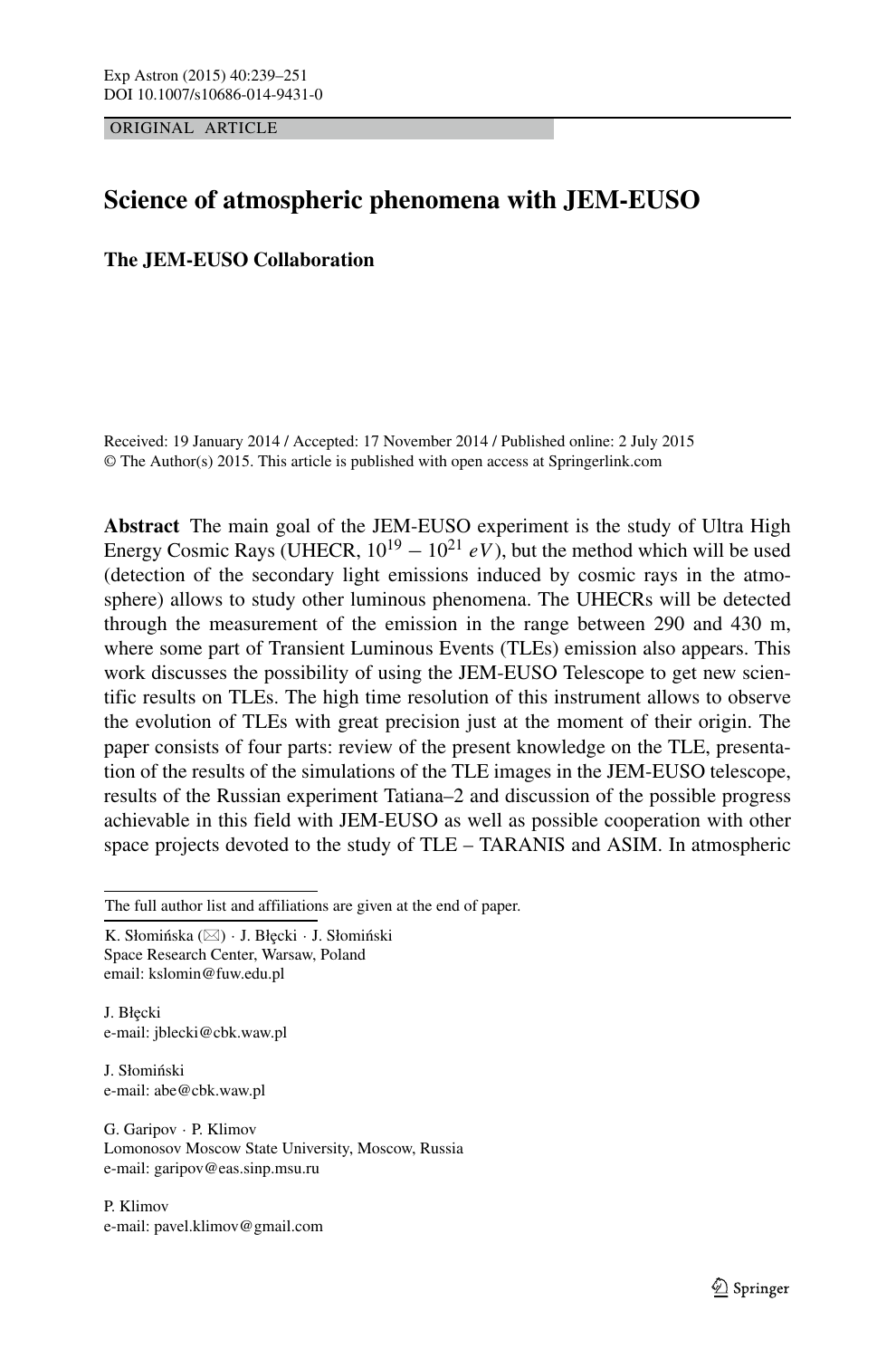physics, the study of TLEs became one of the main physical subjects of interest after their discovery in 1989. In the years 1992 – 1994 detection was performed from satellite, aircraft and space shuttle and recently from the International Space Station. These events have short duration (milliseconds) and small scales (km to tens of km) and appear at altitudes 50 – 100 km. Their nature is still not clear and each new experimental data can be useful for a better understanding of these mysterious phenomena.

**Keywords** Transient Luminous Events · Elves · Sprites · Jets - Atmospheric phenomena

#### **1 Introduction**

The Transient Luminous Events are bright, short-lived, atmospheric phenomena occurring above the clouds level, some of them reaching the ionosphere.

The first suggestion on the existence of that kind of phenomena was given by the Scottish physicists C.T.R. Wilson in 1925 [\[1\]](#page-9-0), who observed that at a certain altitude above the clouds level the value of the electric field connected to the thunder cloud discharge equals the critical value of the electric field allowing for the conventional breakdown mechanism. This in turn means the production of light.

First confirmed observations of the light phenomena above clouds level date since 1989. The experimental discovery of one type of these events was made accidentally in 1989 by scientists from the University of Minnesota Robert Franz, Robert Nemzek and John Winckler. These first detections were related to a phenomenon, which now is called the red sprite. The observation was performed during night time, and only in 1998 Mark Stanley and his collaborators from New Mexico Tech observed a day time sprite [\[2\]](#page-9-1). Since then, thousands of observations of different types of TLEs have been carried out from aircrafts, balloons, space stations and satellites. Apart from red sprites, other types of TLE – blue jets, elves, halos and trolls - were observed. (Different types of TLE are schematically shown in the Fig. [1\)](#page-2-0). According to all collected up to date observations, the TLEs are triggered by a significant electric discharge either inside a cloud or between the cloud and the Earth, which causes strong electromagnetic field above the cloud system. The electromagnetic field is a source of different light phenomena, some of them clasified as TLEs. It is estimated that the energy produced in the atmosphere by all types of TLEs is about 700 MJ per minute [\[3\]](#page-9-2). In the case of sprites and elves the positive or negative cloud to Earth discharges are the necessary condition for this type of TLE to occur. Therefore, a strong correlation between the frequency of the thunderstorms and the sprites and elves is observed but the mechanism responsible for triggering the TLEs is still not clearly explained.

The wavelengths that these phenomena may produce depend on the composition of the atmosphere above the clouds – mainly Nitrogen – and on the allowed transitions observed in the molecules.

As JEM-EUSO detects wavelengths in the range 290 to 430 nm, we will consider only the second positive line of Nitrogen with possible wavelenghts of 268 – 546 nm.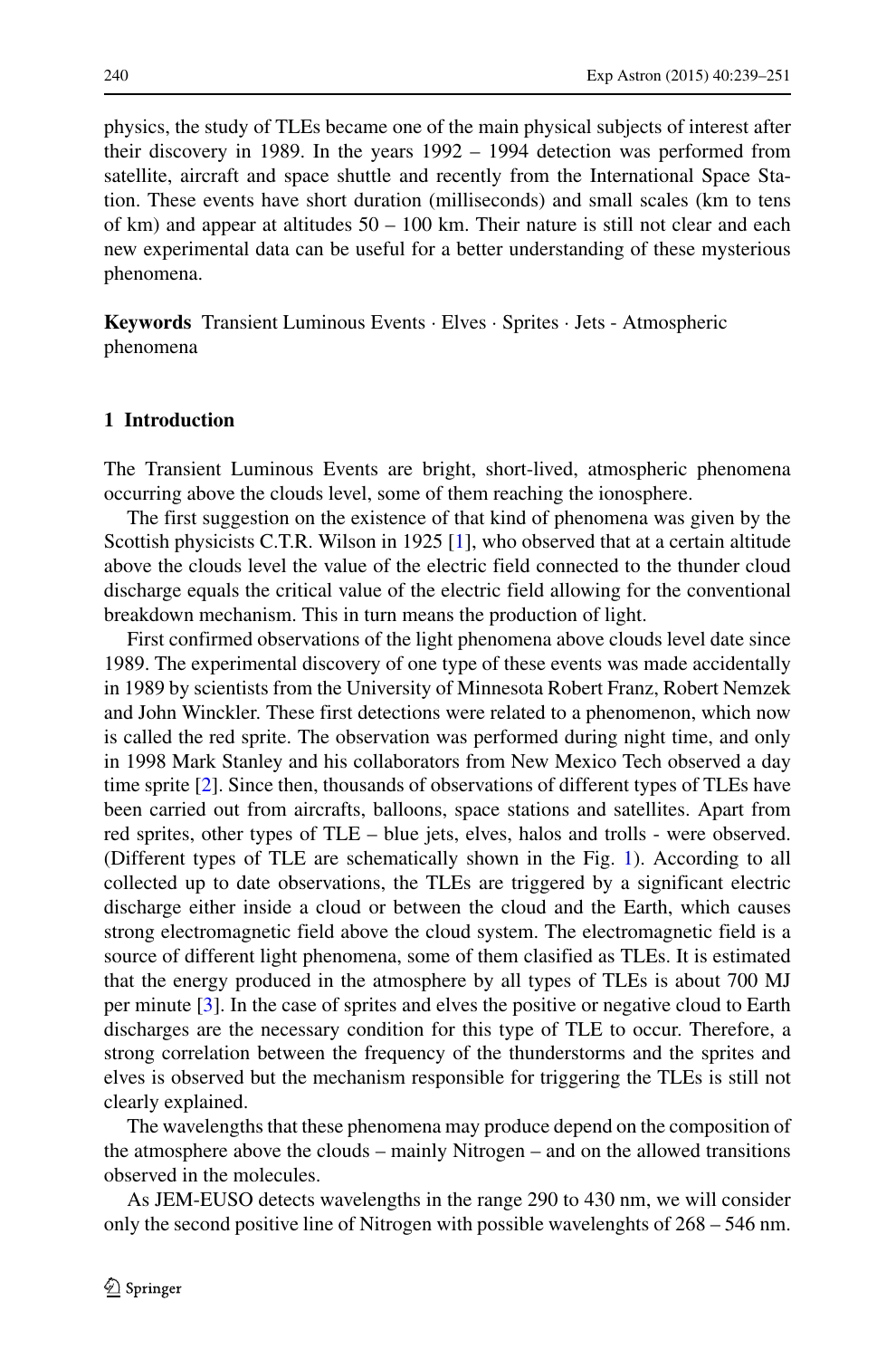<span id="page-2-0"></span>

**Fig. 1** A schematic overview of different types of the Transient Luminous Events. This picture comes from [\[4\]](#page-9-3)

Other lines are either outside the visible spectrum of JEM-EUSO or their intensity is much lower than the second positive line of Nitrogen [\[5\]](#page-9-4).

# **2 JEM-EUSO in the TLE context**

# 2.1 General description

The JEM-EUSO mission is devoted to the observation of Extensive Air Showers (EAS) produced by UHECRs traversing the Earth's atmosphere from above. For each event, the detector will make accurate measurements of the energy, arrival direction and nature of the primary particle using a target volume far greater than what is achievable from ground [\[6\]](#page-9-5). The corresponding increase in statistics will help to clarify the origin and sources of UHECRs as well as to bring new light onto particle physics mechanisms responsible of production, propagation and acceleration.

# 2.2 The detector

JEM-EUSO will be attached to the Japanese Experiment Module (JEM) of the International Space Station (ISS) at an orbit of 400 km above the surface of the Earth. The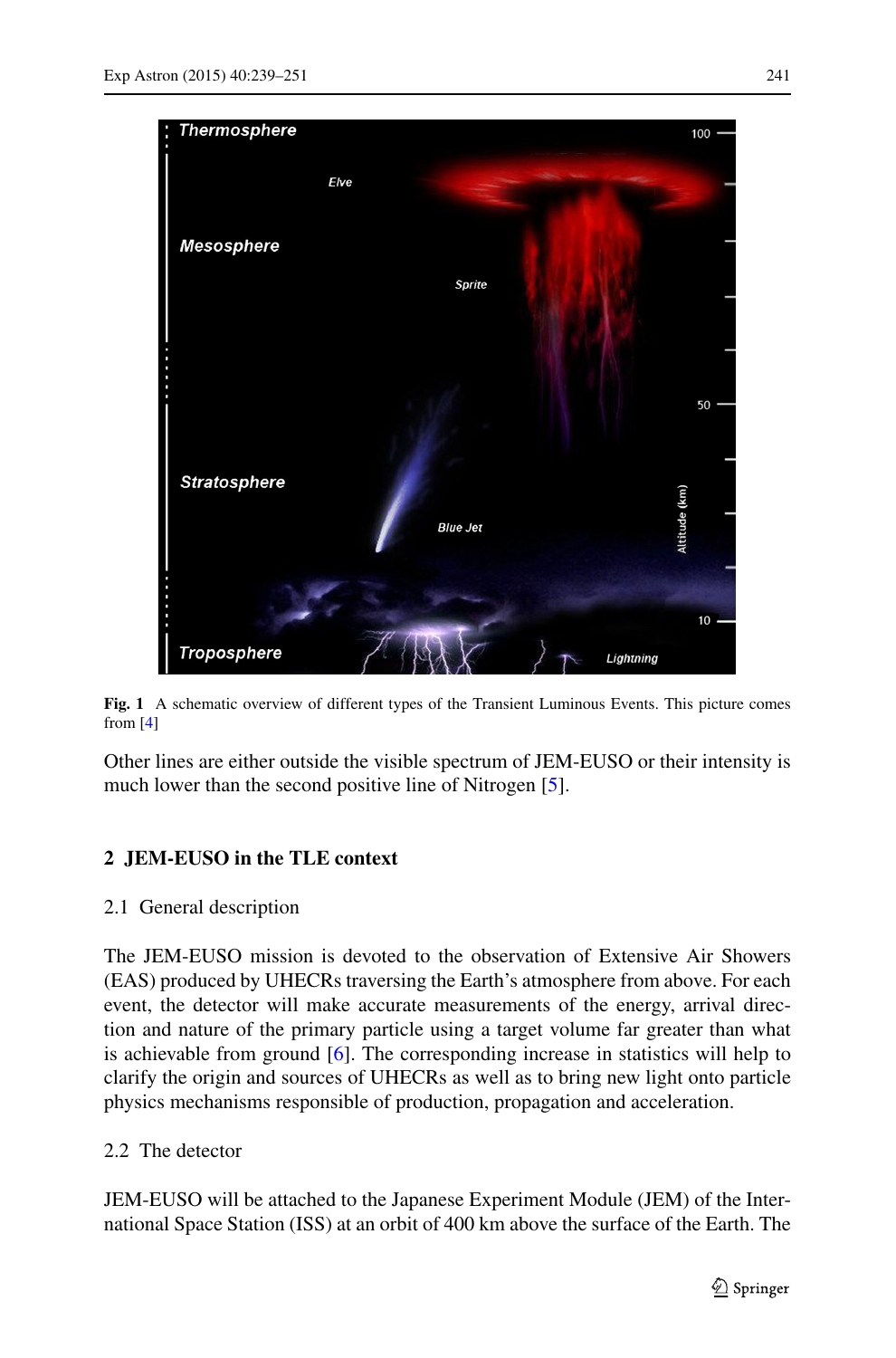JEM-EUSO detecting system consists of a telescope with three Fresnel lenses and a focal surface made of photomultipliers and associated electronics, which converts the photons collected by the lenses into photoelectrons. The focal surface consists of some  $3 \cdot 10^5$  pixels, each with an independent read out. The diameter of the telescope aperture is about 2.5 meters. The instrument will work in two modes: the nadir mode and the tilted mode. It is planned to have the detector work in the nadir mode for 2 years and then in the tilted mode for further 3 years. The time unit used for sampling the data is 2.5 microseconds. The field of view (FoV) of the detector is 60◦. The wavelengths measured by the detector may range from 290 to 430 nm. In addition to this main telescope part, the detection system is completed by an Atmospheric Monitoring system consisting of an Infrared Camera and a LIDAR to provide information concerning the cloud top height. A calibration system, which measures the efficiencies of the optics, of the focal surface and the data acquisition system is provided as well.

#### 2.3 Triggering

The photomultipliers of the JEM–EUSO detectors operate correctly with the total charge not exceeding 250 pC per KI per time unit, which, in the case of JEM-EUSO, is  $2.5\mu s$ , which is assumed to be the Gate Time Unit (GTU). A KI is a 4 by 2 pixels unit. Assuming the 10 % efficiency of the optics and the electronics of the detector, this corresponds to  $6.24 \cdot 10^{15}$  photoelectrons per KI per second, or  $1.56 \cdot 10^{10}$  photoelectrons per KI per GTU. If this value is exceeded the voltage on the photomultipliers will be reduced so that the detection system remains safe.

# **3 Estimation of TLE frequency for JEM–EUSO based on Tatiana–2 experimental data**

The global occurrence of TLE can be obtained in space-borne experiments. Only few detectors devoted to TLE measurements were launched to the orbit: ISUAL on board FORMOSAT–2 satellite [\[7\]](#page-9-6), UV detector on board Universitetsky-Tatiana satellite [\[8\]](#page-9-7), UV and IR detector on board Universitetsky-Tatiana–2 satellite [\[9\]](#page-9-8) and JEM-GLIMS on board ISS [\[10\]](#page-9-9). ISUAL and JEM-GLIMS have spatial resolution and provide spectral measurements in wide wavelength bands, but Tatiana–1 and Tatiana– 2 detectors provide measurements in  $240 - 400$  nm, in the same wavelength range as EAS fluorescent radiation. It is important to mention that in both Tatiana experiments and in JEM-EUSO PMTs with UV filters are used to measure radiation. Oscillograms of fast luminous events are recorded. Tatiana–1 detector recorded only one flash (transient) event per orbit (because of poor transmission channel between satellite and ground receiving station) and obtained small statistics ( $\approx$  300 TLE events during two years of operation). Tatiana–2 could measure the most powerful event per each minute during night part of orbit, which allowed to collect larger transient statistics (more than 2500 TLE events during three months). More details about detectors and their results are in [\[11,](#page-9-10) [12\]](#page-9-11). Global distribution of all transient events, obtained by Tatiana–2 satellite is presented in the Fig. [2.](#page-4-0) The observations of TLE were conducted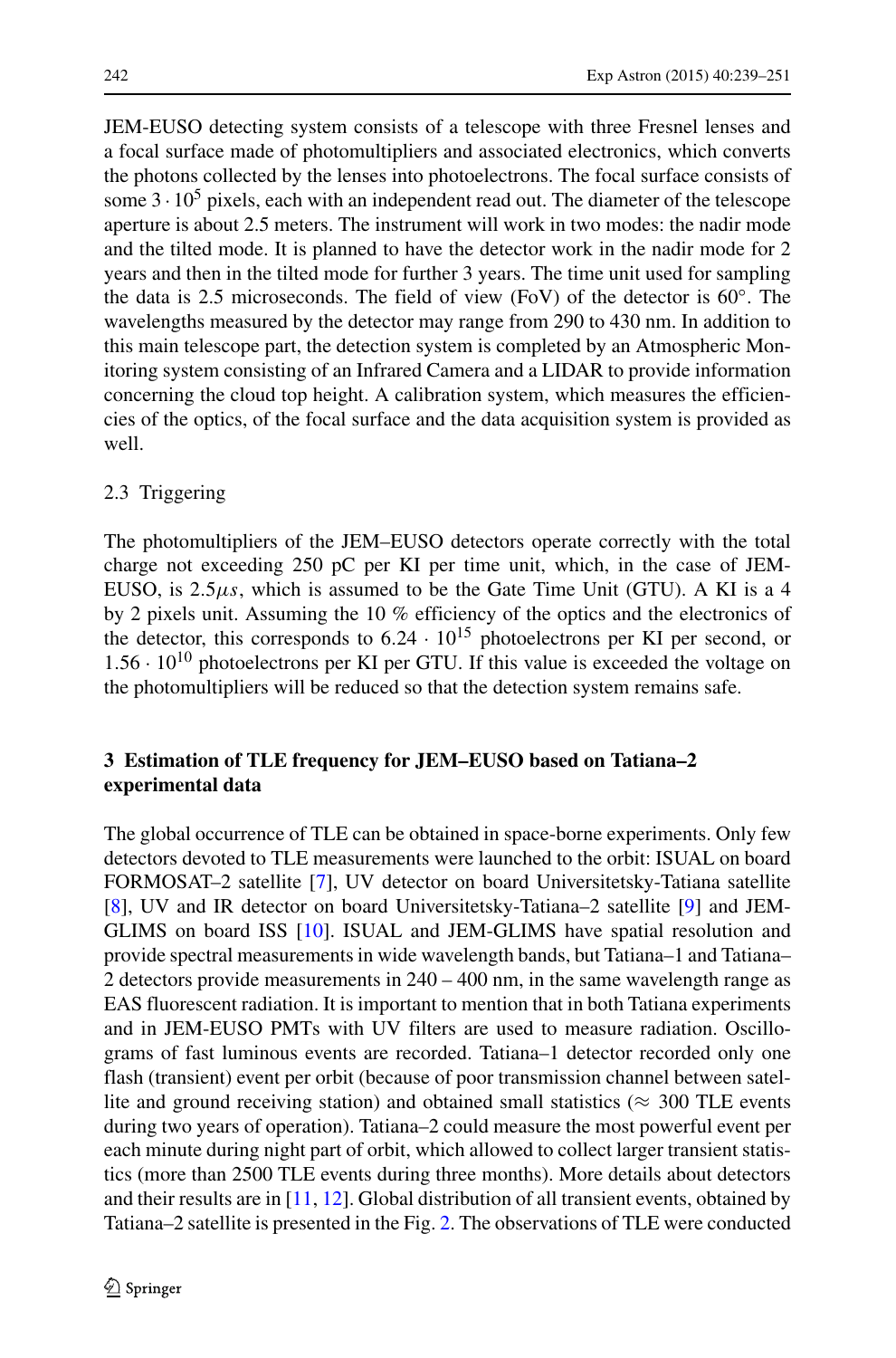<span id="page-4-0"></span>

**Fig. 2** Global distribution of all transient events

only on the night side of night part of the satellite orbit. The local night determines the distinct borders of observations: 60◦ of latitude in the Northern hemisphere and 30◦ in Southern hemisphere. Most of events are concentrated above continents in equatorial regions of America, Africa and Indo – China, this distribution seems similar to common lightning distribution. But the unexpected effect can be seen if we divide all events into groups with various energy ranges (number of photons). Events with smaller number of photons have more even geographical distribution and do not obviously correlate with huge thunderstorm regions (Fig. [3\)](#page-5-0).

Tatiana's UV detectors have no spatial resolution and it is impossible to definitely distinguish types of TLE, to determine their actual size and spatial light emission distribution. However, the collected statistics allows us to estimate the low limit of transient event rate expected for space-borne detectors like JEM–EUSO and its influence on their duty cycle. In the period October 2009 – January 2010 Tatiana–2 detectors orbited the Earth 797 times with 320 hours of operation time in shadowed "night" part. During these three months 2628 events with  $N_{ADC} > 80$  were measured. The data of Tatiana–2 satellite of TLE events is recorded in a digital way and consists of 128 ms oscillograms of ADC code *(NADC)* and PMT high voltage code *(M)*. ADC code means the signal amplitude and *M* corresponds to a PMT gain. The average rate of TLE events from this data is  $0.13 \text{ min}^{-1} \text{ or } 10^{-4} \text{ hr}^{-1} \text{ km}^{-2}$ . The instantaneous frequency of TLE in local thunderstorm area could be significantly higher  $($   $\sim 10^{-3}$  hr<sup>-1</sup> km<sup>-2</sup>). It is worth noticing that this number is order of magnitude higher than TLE frequency, measured by ISUAL [\[12,](#page-9-11) [13\]](#page-9-12). It could be explained by the sensitivity of the detector whose instrumental threshold is  $\sim 10^{20}$  in photon number. As it was mentioned above, these faint flashes are distributed more evenly in global map. ISUAL can not measure them.

To estimate the number of TLE events which could be measured by JEM-EUSO or influence its operation, we should take into account the ratio of detectors fields of view. Tatiana-2 observed an area of  $7 \cdot 10^4$  km<sup>2</sup>, JEM-EUSO in nadir mode will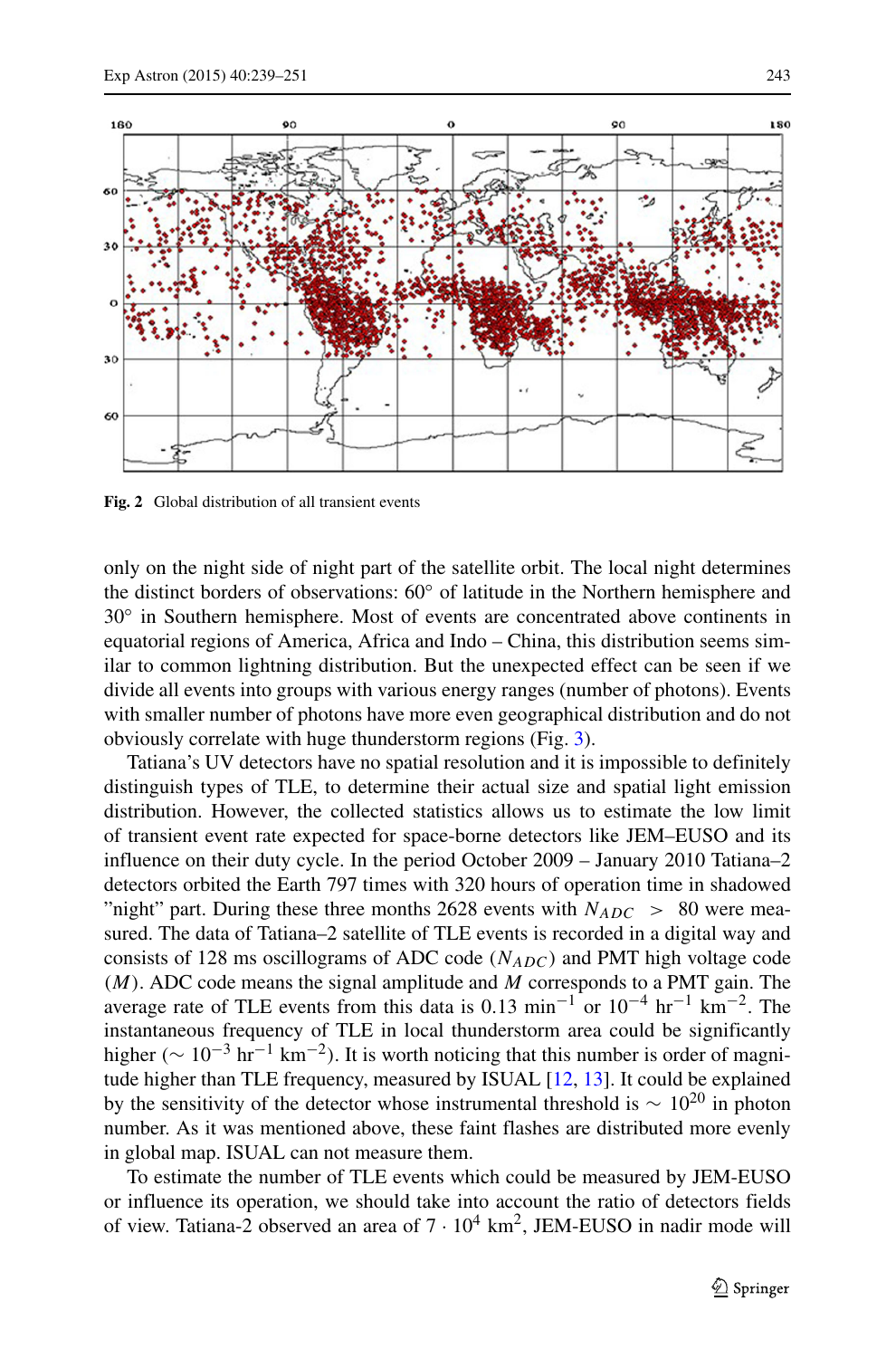<span id="page-5-0"></span>

**Fig. 3** Global map of transients with photon number less than  $5 \cdot 10^{21}$  in the atmosphere

observe  $2 \cdot 10^5$  km<sup>2</sup>, three times larger than Tatiana–2. It means that JEM-EUSO will measure one UV flash from atmospheric phenomena at least every third minute. In the worst case, when the size of TLE is comparable to JEM-EUSO FoV (for example in case of a large elve) or very intensive TLE which produces a huge amount of light scattered in detectors parts, it can cause a pause in EAS measurements for 70 seconds (it is the most conservative estimation of dead time within which the light source will leave JEM-EUSO FoV). Such dead time is  $\sim$  40 % of the duty cycle. This is the upper bound. To obtain more feasible numbers we should take into account energy (number of photons) distribution of observed events.

The typical event measured by Tatiana–2 satellite has about  $10^4$  photons per ms in  $0.4 \text{ cm}^2$  aperture of detector. It means that more than  $10^6$  transient photons per GTU  $(2.5 \mu s)$  will come in JEM-EUSO aperture  $(4.5 \text{ m}^2)$ . The JEM-EUSO optics efficiency (0.4) and the difference between orbit altitude of ISS  $(\approx 400 \text{ km})$  and Tatiana–2 satellite  $(\approx 830 \text{ km})$  were taken into account. In these calculations spatial light distribution in transients was not considered. Transient photons may be distributed among many pixels of photo receiver and signal in each pixel could be smaller. Actual size of TLE depends on its type. In case of elves this signal will be distributed among almost all pixels and will give few photoelectrons per GTU. Smaller events will significantly affect the operation of several specific Photo Detector Modules (PDM) and just slightly reduce the FoV.

The rest of the photo detector will be illuminated by diffuse light scattered in the detector (for our estimations we will consider diffuse light as 10 % of the total number of photons per event). Diffuse light gives a signal increase of  $\approx 0.5$  photoelectrons per GTU in one pixel. This is a minor addition to background signal which will not influence detector threshold and therefore a duty cycle. The fraction of flashes which produce more than 2 photoelectrons per GTU of scattered light in each pixel is 20 % of all measured by Tatiana–2 satellite. If we consider 70 seconds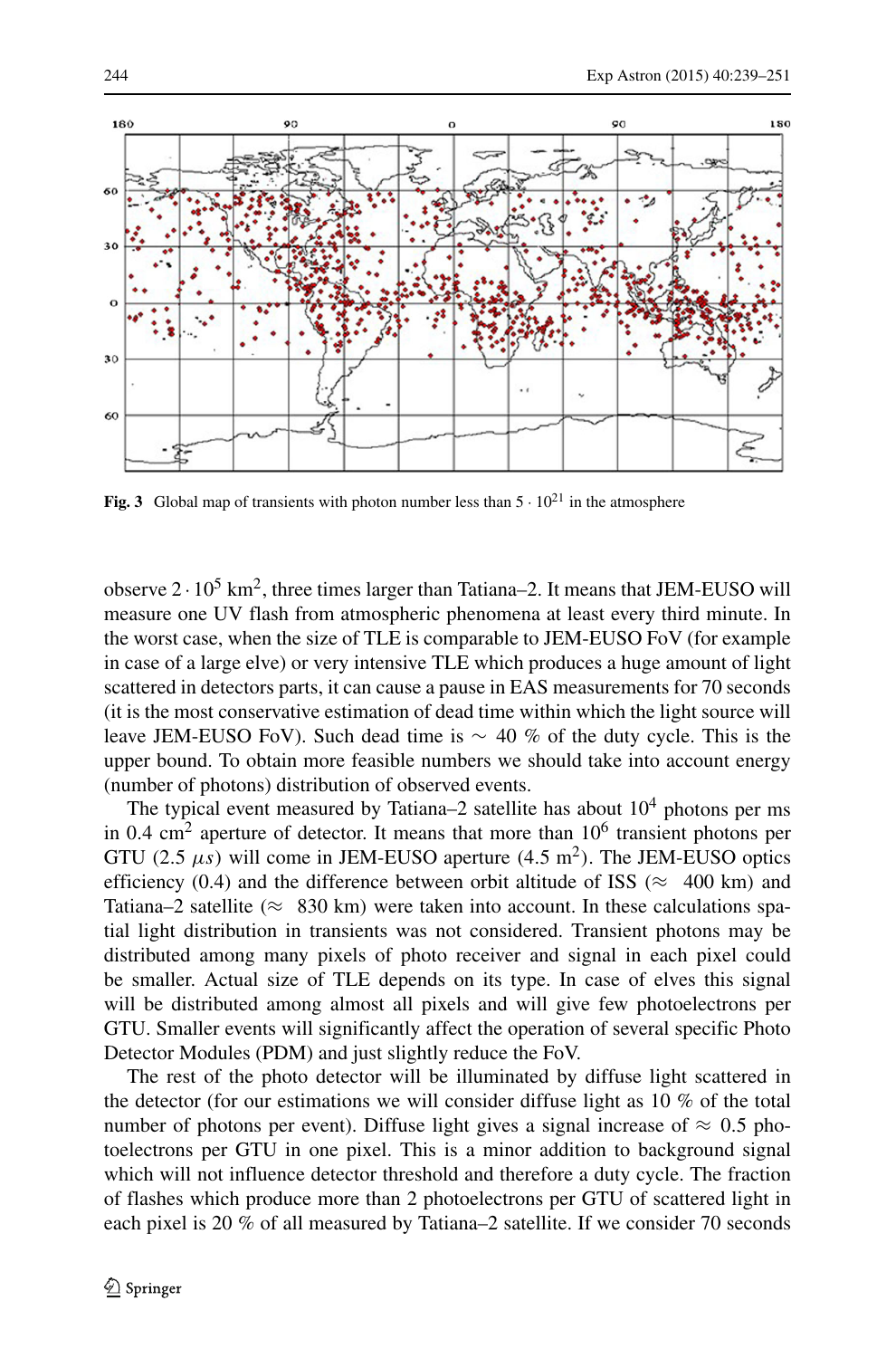pause only for these TLE the dead time becomes near 8 %. This number is consistent with other estimations of duty cycle which take into account clouds and thunderstorm regions.

#### **4 Estimation of the TLE light collected by the JEM–EUSO experiment**

#### 4.1 Elves

The most common phenomena are ELVES – Emission of Light and VLF perturbations due to Electromagnetic Pulse Sources [\[14\]](#page-9-13). They occur at the lower ionosphere, at altitudes of about 90 km. They are concentric rings of light expanding with speed close to the speed of light. The diameter of the elves disk may range from 200 to 500 km. The whole process of expansion takes up to a millisecond.

The possible mechanism of production of an elve is as follows. Firstly, a strong lightning occurs - which translates into a rapid change in the electric field in the atmosphere. This produces an electromagnetic pulse propagating upwards through the atmosphere and eventually reaches the ionosphere where it causes production of light observed as an elve. To estimate the image viewed by the JEM–EUSO detector while observing an elve example, we have estimated the parameters of the average elve basing our assumptions on the results provided by the ISUAL experiment and presented in [\[3\]](#page-9-2). The occurrence rate of the elves is 35 per minute around the world. The spatially averaged brightness of an elve presented in [\[3\]](#page-9-2) is:  $0.17 \pm 0.08$  MR =  $1.36 \cdot 10^{14}$  ph sr<sup>-1</sup> m<sup>-2</sup> s<sup>-1</sup>. The unit R stands for "Rayleigh" (unit of photon flux) typically used for these atmospheric phenomena. We assume an elve with the diameter of 300 km and the timescale of 2 ms  $= 800$  GTU, which should allow for recording of the whole event and the observation directly in the JEM-EUSO detector in the nadir mode. This is the least favorable scenario in the sense that the geometry of the system allows for the maximum amount of light reaching the focal surface of the detector.

With all these assumptions, we get  $9.25 \cdot 10^{11}$  photons, which is an estimate for the whole event, in all wavelength channels. As elves are ionospheric phenomena, they are mostly red. The contribution of "blue" wavelengths is marginal. If we take 13 % of the obtained photons fitting our wavelength requirements (second positive line of Nitrogen), we will get the estimated number as:  $1.2 \cdot 10^{11}$  photons. This number of photons will be recorded as a total number by all pixels of the focal surface throughout the duration of the event.

The number of pixels in the JEM-EUSO detector is 315 648, it equals to about 40 000 KIs. The distribution of the photons among the separate KIs has not been considered here. Similarly, the time distribution of the incoming photons has not been taken into account in this work.

Both these factors will reduce the number of photons reaching a KI in one GTU by a few orders of magnitude. It is also important to note that the estimation relates to one such event and not to the total number of photons coming from other sources in the atmosphere. The calculations here presented are based on averaged results, while the most dangerous for the photomultipliers are the extreme cases of events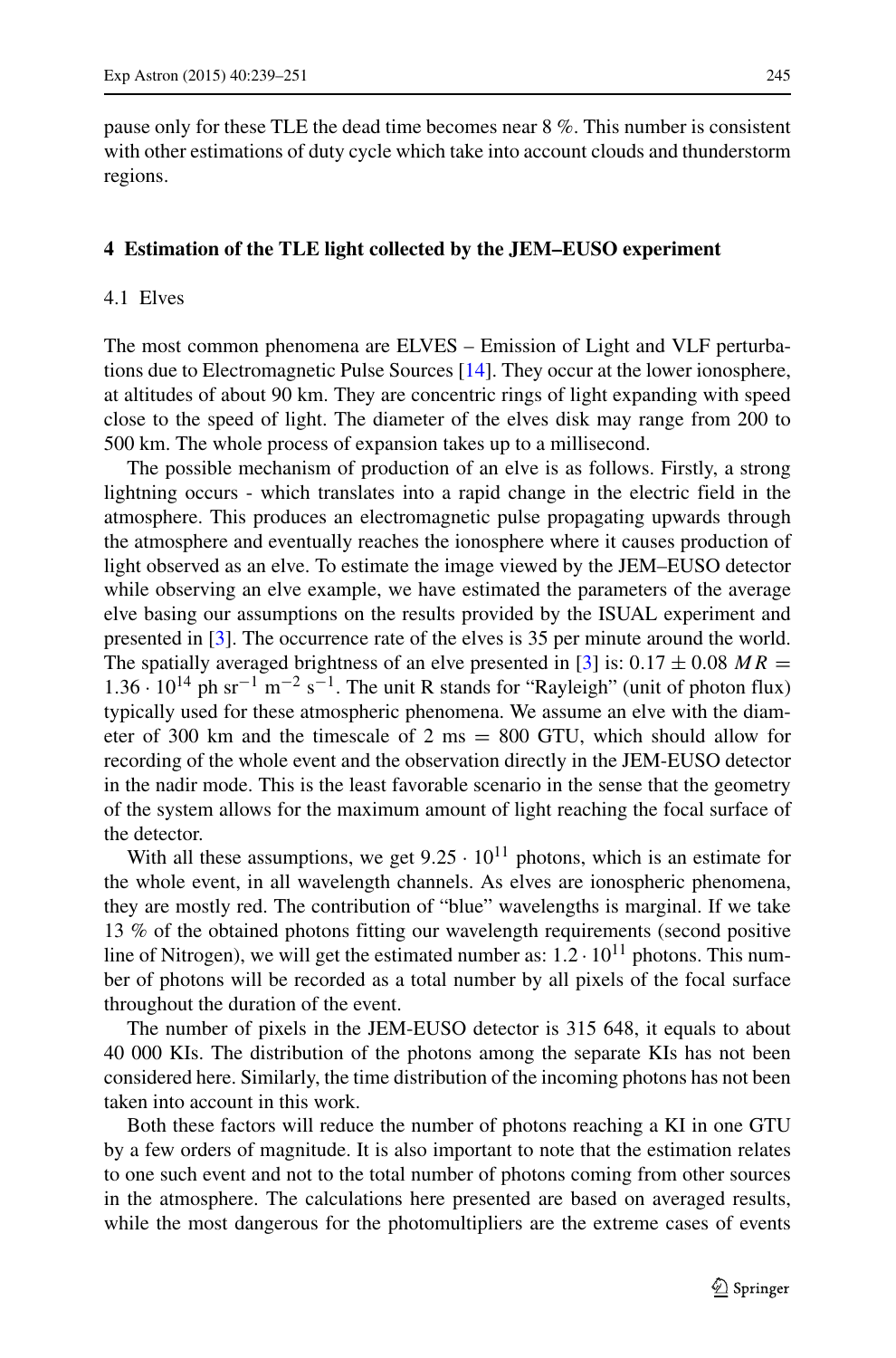producing light, for which the order of magnitude of the brightness may be a few hundred times greater.

The observed characteristics of different types of TLE can be found in the Table [1.](#page-7-0)

### 4.2 Sprites

Sprites are associated with giant storm clouds with dimensions over 1000 km producing strong electric field in the mesosphere in a volume of over  $10^4$  km<sup>3</sup>. Sprites are massive but weak luminous flashes, appearing at altitudes of  $40 - 90$  km. The heads of sprites are predominantly red. The brightest region lies in the altitude range 65 – 75 km, above which there is often a faint red glow structure that extends to about 90 km. Below the bright red region, blue tendril-like filamentary structures often extend downward to 40 km. Sprites rarely appear singly, usually occurring in groups – two, three or more. The duration of sprites is of the order of milliseconds. Currents of the lightning strokes associated with sprites reach the intensity of more than 100 kA [\[17\]](#page-9-14). The pictures of sprites obtained from the ground and from aircraft show complex structures that assume a variety of forms. Early research reports for these events called them "upward lightning", "upward discharges", "cloud – to – stratosphere discharges" and "cloud – to – ionosphere discharges". Now they are called sprites. The tendril – streamer structure under the upper part of the phenomenon – the so called head of a sprite shows extremely interesting and as yet not fully explained phenomenon of merging streamers, which form bright

| Type<br>of TLEs    | Altitude<br>Regime | Transverse<br>Dimensions | Spatial<br>Characteristics                                      | Apparent<br>Motion                                 | Duration    |
|--------------------|--------------------|--------------------------|-----------------------------------------------------------------|----------------------------------------------------|-------------|
| <b>Sprites</b>     | $\sim$ 50 – 90 km  | $\sim 1-20$ km           | Top (> 80 km)<br>diffuse<br>Bottom $(< 70$<br>km)<br>structured | $Top-$<br>upward<br>Bottom-<br>downward            | few ms      |
| Elves              | $\sim$ 90 km       | $>100$ km                | Diffuse                                                         | Lateral<br>expansion                               | $\sim$ ms   |
| Blue jets          | $\sim$ 18 – 45 km  | few km                   | Structured                                                      | Upward                                             | hundreds ms |
| Giant<br>Blue jets | $\sim$ 18 - 75 km  | few km                   | Structured                                                      | Upward                                             | hundreds ms |
| Hallos             | $\sim$ 75 km       | 50 km                    | <b>Diffuse</b>                                                  | Downward                                           | $\sim$ ms   |
| Trolls             | $\sim 60 - 70$ km  | kms                      | Structured                                                      | Upward<br>within<br>decaying<br>sprite<br>tendrils | hundreds ms |

<span id="page-7-0"></span>**Table 1** Principal types of TLE in the upper atmosphere [\[16\]](#page-9-15)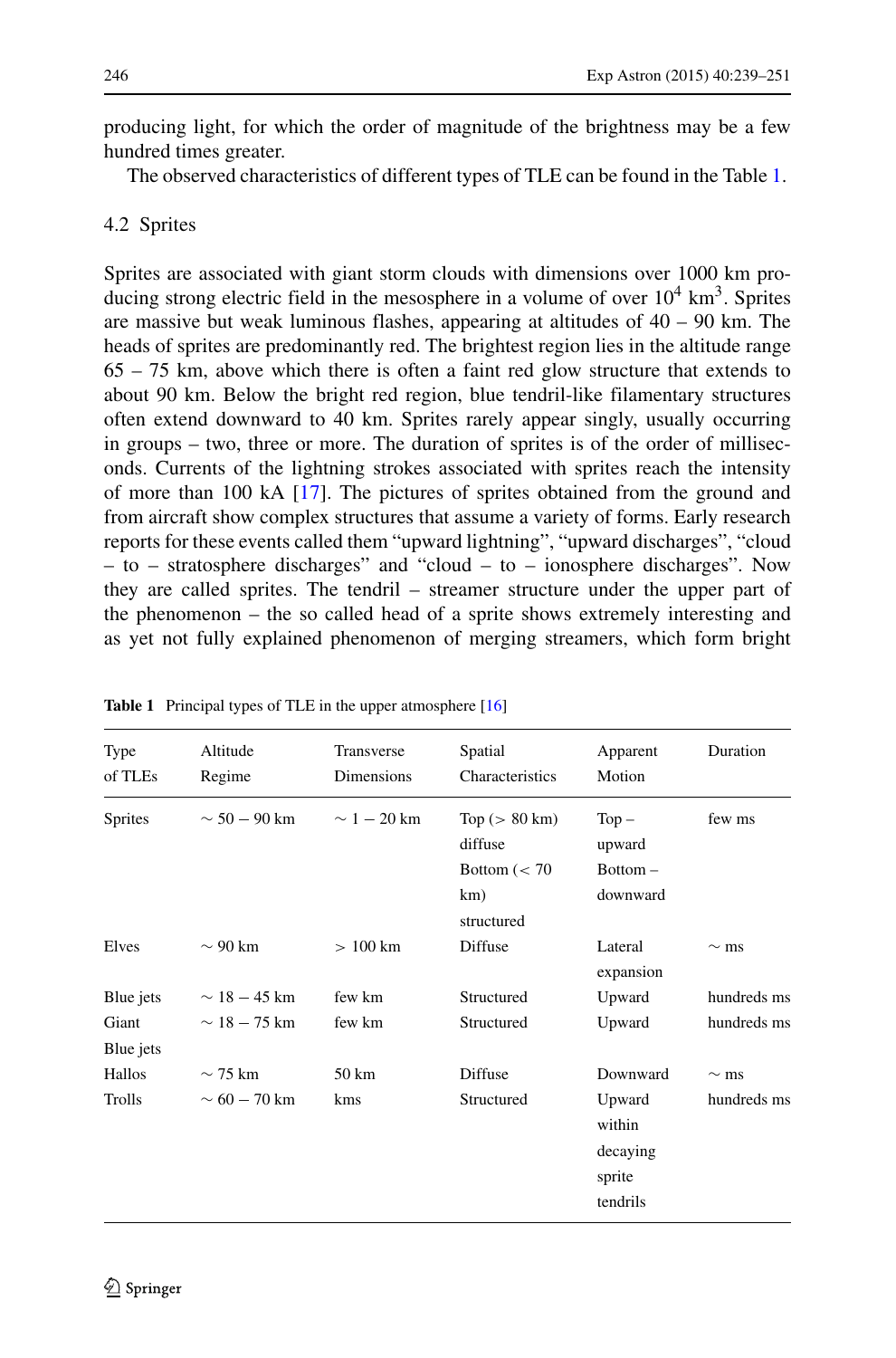spherical structures – the beads. Measurements of microsecond time resolution may help to explain the mechanism behind the phenomenon. The brightness measured by ISUAL is  $1.5 \pm 1.1$  MR, which translates into some  $3.48 \cdot 10^{11}$  ph in total and  $1.46 \cdot 10^{11}$  in the wavelength region detected by the JEM-EUSO. This number is the spatially integrated amount of photons recorded throughout the whole event duration.

### 4.3 Other types of TLE

*Blue Jets* Blue jets are optical ejections from the top of the electrically most active regions of thunderstorms. Following their emergence from the top of the thundercloud, they typically propagate upward in narrow structure in form of cones of about 15 degrees full width at vertical speeds of roughly 100 km/s, fanning out and disappearing at heights of about  $40 - 50$  km. At the base their diameter is about  $400$ m. Blue jets are rather rare events. Their appearance rate is much lower than that of sprites. Blue jets are not aligned with the local magnetic field. They are triggered by the electric field inside the cloud. Their appearance is not connected to a cloud–to–ground discharge. The brightness of blue jets is estimated as 0.5 MR [\[15\]](#page-9-16).

*Gigantic Jets* They are much larger than the Blue Jets. Gigantic Jets originate form the cloud top and develop into a tree-like structure reaching the lower ionosphere. Their propagate upward at the speed of about 100 km/s. The ISUAL measured only 8 such events. The brightest one was 0.8 MR.

### **5 Conclusions and the future**

The frequency of occurrence of the TLE events is large. Their characteristics have been described by different groups working with detectors into orbit and with on ground detecting systems. JEM-EUSO is unique in that its time and spatial resolution is very high and will allow time evolution measurement. Two more experiments dedicated to measuring TLEs will soon be put into orbit: ASIM and Taranis. The set of data produced by all these experiments may create an exceptional chance to further investigate the spatial and time evolution of the TLEs.

The amount of light produced by the two most common types of TLEs does not pose danger to the photomultipliers of the detector. However, these phenomena constitute a significant background to the detection of UHECRs. Many aspects of the detection of the signal from the TLEs remain to be considered in next developments of this work. One interesting path would also be to test the possibility of finding correlations between the occurrence of very energetic particles in the Earth's atmosphere and the occurrence and magnitude of sprites. These goals are in the reach of the JEM - EUSO mission in space and, thoghether with its unique features above mentioned, they may lead to significant steps forward in the field of Transient Luminous Events research.

**Acknowledgments** This work is supported partially by the grant MNiSW N307065834 and grant NCN 2014/13/B/ST10/01285 and grant of Russian Foundation for Basic Research No. 12-05-31025-mol-a. Authors wish to thank all involved in the preparation and the reviewing process of this paper.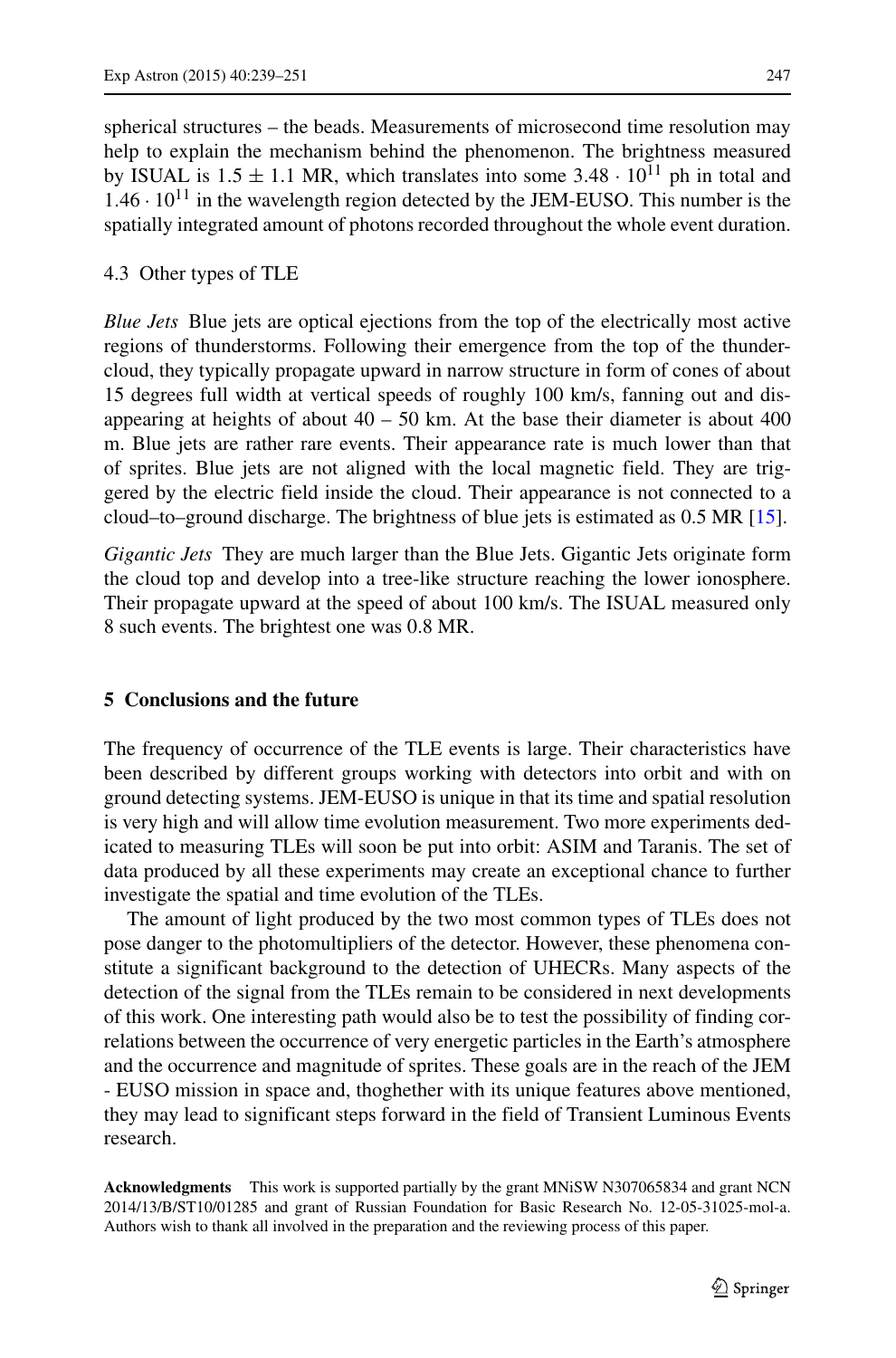**Open Access** This article is distributed under the terms of the Creative Commons Attribution License which permits any use, distribution, and reproduction in any medium, provided the original author(s) and the source are credited.

### **References**

- <span id="page-9-0"></span>1. Wilson, C.T.R.: The electric field of a thundercloud and some of its effects. Proc. Phys. Soc. London **37**, 32D (1925)
- <span id="page-9-1"></span>2. Schneider, D.: Sci. Am. **88**(4), 1 (2000)
- <span id="page-9-2"></span>3. Kuo, C.L., et al.: Radiative emission and energy deposition in transient luminous events. J. Phys. D: Appl. Phys. **41**, 234014 (14pp) (2008)
- <span id="page-9-3"></span>4. <http://upload.wikimedia.org/wikipedia/commons/c/c4/Upperatmoslight1.jpg>
- <span id="page-9-4"></span>5. Kuo, C.L., et al.: Modeling elves observed by FORMOSAT–2 satellite. J. Geophys. Res. **112**, A11312 (2007). doi[:10.1029/2007JA012407](http://dx.doi.org/10.1029/2007JA012407)
- <span id="page-9-5"></span>6. Adams Jr. J.H., et al. (JEM-EUSO Collaboration): An evaluation of the exposure in nadir observation of the JEM-EUSO mission. Astro. Phys. **44**, 76–90 (2013)
- <span id="page-9-6"></span>7. Chern, J.L., Hsu, R.R., Su, H.T., Mende, S.B., Fukunishi, H., Takahashi, Y., Lee, L.C.: Global survey of upper atmospheric transient luminous events on the ROCSAT-2 satellite. J. Atmos. Sol. Terr. Phys. **65**(5), 647–659 (2003)
- <span id="page-9-7"></span>8. Garipov, G.K., Panasyuk, M.I., Rubinshtein, I.A., et al.: UV detector onboard research and education microsatellite Universitetsky-Tatiana of Moscow University. Prib. Tekh. Eksp. **1**, 135–141 (2006)
- <span id="page-9-8"></span>9. Sadovnichy, V.A., Panasyuk, M.I., Yashin, I.V., et al.: Investigation of space environment aboard Universitetsky-Tatiana and Universitetsky-Tatiana-2 microsatellites. Solar System Res. **45**(1), 3–29 (2011)
- <span id="page-9-9"></span>10. Sato, M., Takahashi, Y., Kikuchi, M., Suzuki, M., Yamazaki, A., Ushio, T.: Lightning and sprite imager (LSI) onboard JEM-GLIMS. IEEJ Trans. FM **131**(12), 994–999 (2011)
- <span id="page-9-10"></span>11. Garipov, G.K., Khrenov, B.A., Panasyuk, M.I., et al.: UV radiation from the atmosphere: results of the MSU Tatiana satellite measurements. Astropart. Phys. **24**, 400–408 (2005)
- <span id="page-9-11"></span>12. Vedenkin, N.N., Garipov, G.K., Klimov, P.A., Klimenko, V.V., Mareev, E.A., Martinez, O., Morozenko, V.S., Park, I.H., Panasyuk, M.I., Salazar, U., Tulupov, V.I., Khrenov, B.A., Yashin, I.V.: Atmospheric ultraviolet and red infrared flashes from universitetsky Tatiana-2 satellite data. JETP **113**(5), ISSN 781–790 (2011)
- <span id="page-9-12"></span>13. Chen, A.B., Kuo, C.L., et al.: Global distribution and occurrence rate of TLE. JGR **118**, A0806 (2008). doi[:101029/029/2008JAO013101](http://dx.doi.org/101029/029/2008JAO013101)
- <span id="page-9-13"></span>14. Fukunishi, H., et al.: Elves: Lightning-induced transient luminous events in the lower ionosphere. Geophys. Res. Let. **23**, 2157–2160 (1996)
- <span id="page-9-16"></span>15. Wescott, E.M., Sentman, D., et al: Preliminary results from the Sprites94 aircraft campaign: 2. Blue jets. Geophys. Res. Lett. **22**(10), 1205–1208 (1995)
- <span id="page-9-15"></span>16. Sentman, D.D.: Overview of transient luminous events, presentation at space science laboratory seminar. University of Berkeley, California (2005). -updated for this paper
- <span id="page-9-14"></span>17. Fullerkrug, M., Mareev, E.A., Rycroft, M.J.: Sprites, elves and intense lightning discharges - book, ¨ NATO science series (2006)

#### **The JEM-EUSO Collaboration**

J.H. Adams Jr.*md* , S. Ahmad*bb*, J.-N. Albert*ba* , D. Allard*bc*, L. Anchordoqui*mf* , V. Andreev*me*, A. Anzalone*dh,dn*, Y. Arai*ev*, K. Asano*et* , M. Ave Pernas*kc*, P. Baragatti*do*,P. Barrillon*ba* , T. Batsch*hc*, J. Bayer*cd* , R. Bechini*dl*, T. Belenguer*kb*, R. Bellotti*da,db*,K. Belov*me*, A.A. Berlind*mh*, M. Bertaina*dk,dl*, P.L. Biermann<sup>cb</sup>, S. Biktemerova<sup>ia</sup>, C. Blaksley<sup>bc</sup>, N. Blanc<sup>la</sup>, J. Błęcki<sup>hd</sup>, S. Blin-Bondil<sup>bb</sup>, J. Blümer<sup>cb</sup>, P. Bobik<sup>ja</sup>, M. Bogomilov<sup>aa</sup>, M. Bonamente<sup>md</sup>, M.S. Briggs<sup>md</sup>, S. Briz<sup>kd</sup>, A. Bruno<sup>da</sup>, F. Cafagna*da* , D. Campana*df* , J-N. Capdevielle*bc*, R. Caruso*dc,dn*,M. Casolino*ew,di*, C. Cassardo*dk,dl*,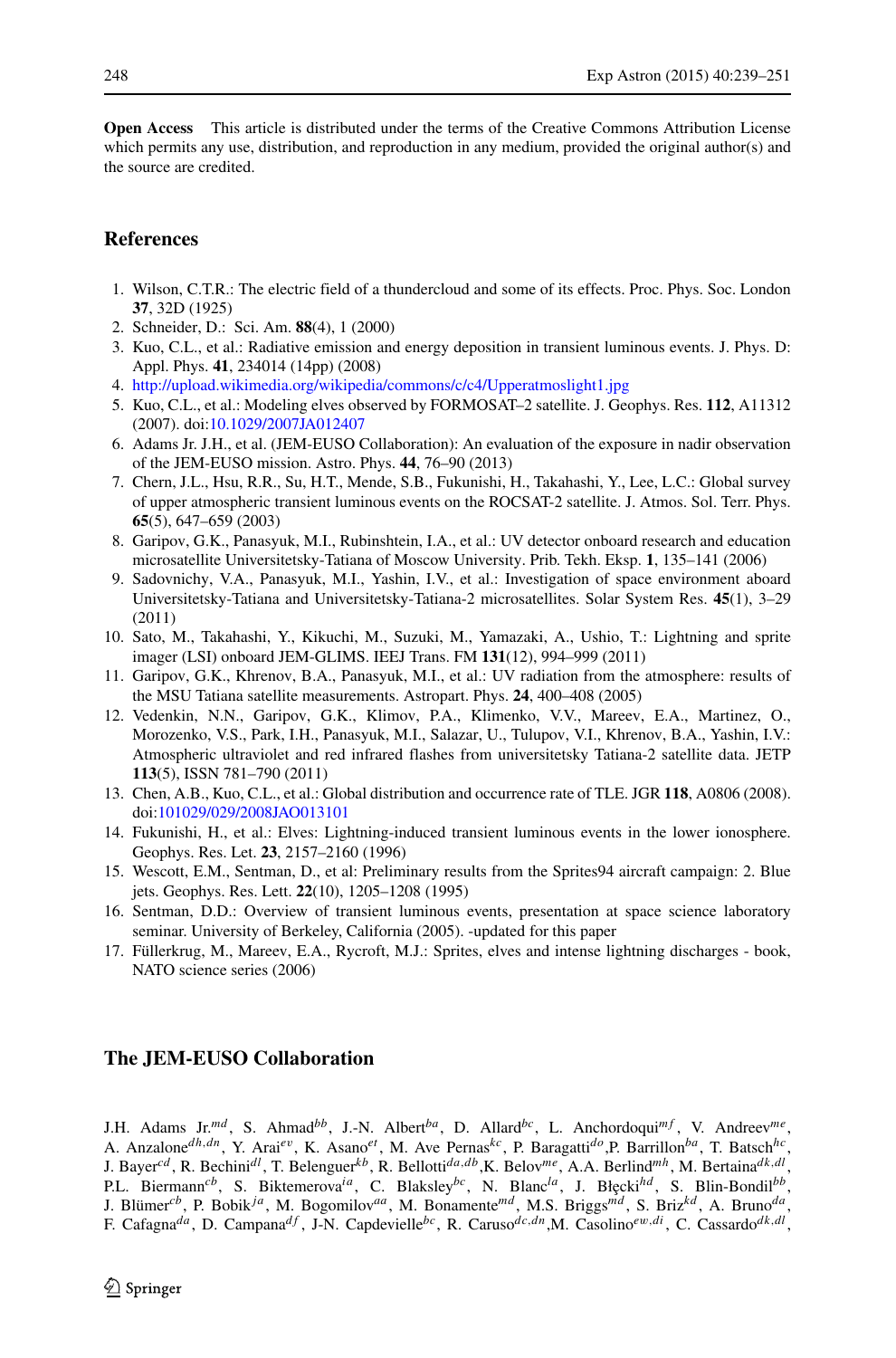G. Castellini*dd* , C. Catalano*bd* , O. Catalano*dh,dn*, A. Cellino*dk,dm*, M. Chikawa*ed* , M.J. Christl*mg*, D. Cline*me*, V. Connaughton*md* , L. Conti*do*, G. Cordero*ga* ,H.J. Crawford*ma* , R. Cremonini*dl*, S. Csorna*mh*, S. Dagoret-Campagne*ba*, A.J. de Castro*kd* , C. De Donato*di*, C. de la Taille*bb*, C. De Santis*di,dj* , L. del Peral*kc*, A. Dell'Oro*dk,dm* N. De Simone*di*, M. Di Martino*dk,dm*, G. Distratis*cd* , F. Dulucq*bb*, M. Dupieux*bd* , A. Ebersoldt*cb*, T. Ebisuzaki*ew*, R. Engel*cb*, S. Falk*cb*, K. Fang*mb*, F. Fenu*cd* , I. Fernandez- ´ Gómez<sup>kd</sup>, S. Ferrarese<sup>dk,dl</sup>, D. Finco<sup>do</sup>, M. Flamini<sup>do</sup>, C. Fornaro<sup>do</sup>, A. Franceschi<sup>de</sup>, J. Fujimoto<sup>ev</sup>, M. Fukushima*eg*, P. Galeotti*dk,dl*, G. Garipov*ic*, J. Geary*md* , G. Gelmini*me*, G. Giraudo*dk* , M. Gonchar*ia* , C. González Alvarado<sup>kb</sup>, P. Gorodetzky<sup>bc</sup>, F. Guarino<sup>df,dg</sup>, A. Guzmán<sup>cd</sup>, Y. Hachisu<sup>ew</sup>, B. Harlov<sup>ib</sup>, A. Haungs<sup>cb</sup>, J. Hernández Carretero<sup>kc</sup>, K. Higashide<sup>er,ew</sup>, D. Ikeda<sup>eg</sup>, H. Ikeda<sup>ep</sup>, N. Inoue<sup>er</sup>, S. Inoue<sup>eg</sup>, A. Insolia<sup>dc,dn</sup>, F. Isgrò<sup>df,dp</sup>, Y. Itow<sup>en</sup>, E. Joven<sup>ke</sup>, E.G. Judd<sup>ma</sup>, A. Jung<sup>fb</sup>, F. Kajino<sup>ei</sup>, T. Kajino*el*, I. Kaneko*ew*, Y. Karadzhov*aa* , J. Karczmarczyk*hc*, M. Karus*cb*, K. Katahira*ew*, K. Kawai*ew*, Y. Kawasaki*ew*, B. Keilhauer*cb*, B.A. Khrenov*ic*, Jeong-Sook Kim*f a* , Soon-Wook Kim*f a* , Sug-Whan Kim*f d* , M. Kleifges*cb*, P.A. Klimov*ic*, D. Kolev*aa* , I. Kreykenbohm*ca* , K. Kudela*j a* , Y. Kurihara*ev*, A. Kusenko<sup>me</sup>, E. Kuznetsov<sup>md</sup>, M. Lacombe<sup>bd</sup>, C. Lachaud<sup>bc</sup>, J. Lee<sup>fc</sup>, J. Licandro<sup>ke</sup>, H. Lim<sup>fc</sup>, F. López<sup>kd</sup>, M.C. Maccarone<sup>dh,dn</sup>, K. Mannheim<sup>ce</sup>, D. Maravilla<sup>ga</sup>, L. Marcelli<sup>dj</sup>, A. Marini<sup>de</sup>, O. Martinez*gc*, G. Masciantonio*di,dj* , K. Mase*ea*, R. Matev*aa* , G. Medina-Tanco*ga* , T. Mernik*cd* , H. Miyamoto*ba* , Y. Miyazaki*ec*, Y. Mizumoto*el*, G. Modestino*de*, A. Monaco*da,db*, D. Monnier-Ragaigne*ba* , J.A. Morales de los R´ıos*ka,kc*, C. Moretto*ba* , V.S. Morozenko*ic*, B. Mot*bd* , T. Murakami*ef* , M. Nagano*ec*, M. Nagata*eh*, S. Nagataki*ek* , T. Nakamura*ej* , T. Napolitano*de*, D. Naumov*ia* , R. Nava*ga* , A. Neronov*lb*, K. Nomoto*eu*, T. Nonaka*eg*, T. Ogawa*ew*, S. Ogio*eo*, H. Ohmori*ew*, A.V. Olinto*mb*, P. Orleanski<sup>hd</sup>, G. Osteria<sup>df</sup>, M.I. Panasyuk<sup>ic</sup>, E. Parizot<sup>hc</sup>, I.H. Park<sup>fc</sup>, H.W. Park<sup>fc</sup>, B. Pastircak<sup>ja</sup>, T. Patzak*bc*, T. Paul*mf* , C. Pennypacker*ma* , S. Perez Cano*kc*, T. Peter*lc*, P. Picozza*di,dj,ew*, T. Pierog*cb*, L.W. Piotrowski*ew*, S. Piraino*cd,dh*, Z. Plebaniak*hc*, A. Pollini*la* , P. Prat*bc*, G. Prev´ otˆ *bc*, H. Prieto*kc*, M. Putis<sup>ja</sup>, P. Reardon<sup>md</sup>, M. Reyes<sup>ke</sup>, M. Ricci<sup>de</sup>, I. Rodríguez<sup>kd</sup>, M.D. Rodríguez Frías<sup>kc</sup>, F. Ronga<sup>de</sup>, M. Roth<sup>cb</sup>, H. Rothkaehl<sup>hd</sup>, G. Roudil<sup>bd</sup>, I. Rusinov<sup>aa</sup>, M. Rybczyński<sup>ha</sup>, M.D. Sabau<sup>kb</sup>, G. Sáez Canokc, H. Sagawa<sup>eg</sup>, A. Saito<sup>ej</sup>, N. Sakaki<sup>cb</sup>, M. Sakata<sup>ei</sup>, H. Salazar<sup>gc</sup>, S. Sánchezk<sup>d</sup>, A. Santangelo<sup>cd</sup>, L. Santiago Crúz<sup>ga</sup>, M. Sanz Palomino<sup>kb</sup>, O. Saprykin<sup>ib</sup>, F. Sarazin<sup>mc</sup>, H. Sato<sup>ei</sup>, M. Sato*es*, T. Schanz*cd* , H. Schieler*cb*, V. Scotti*df,dg*, A. Segreto*dh,dn*, S. Selmane*bc*, D. Semikoz*bc*, M. Serra*ke*, S. Sharakin*ic*, T. Shibata*eq* , H.M. Shimizu*em*, K. Shinozaki*ew,cd* , T. Shirahama*er*, G. Siemieniec-Oziębło<sup>hb</sup>, H.H. Silva López<sup>ga</sup>, J. Sledd<sup>mg</sup>, K. Słomińska<sup>hd</sup>, A. Sobey<sup>mg</sup>, T. Sugiyama<sup>em</sup>, D. Supanitsky*ga* , M. Suzuki*ep*, B. Szabelska*hc*, J. Szabelski*hc*, F. Tajima*ee*, N. Tajima*ew*, T. Tajima*cc*, Y. Takahashi*es*, H. Takami*ev*, M. Takeda*eg*, Y. Takizawa*ew*, C. Tenzer*cd* , O. Tibolla*ce*, L. Tkachev*ia* , H. Tokuno*et* , T. Tomida*ew*, N. Tone*ew*, S. Toscano*lb*, F. Trillaud*ga* , R. Tsenov*aa* , Y. Tsunesada*et* , K. Tsuno<sup>ew</sup>, T. Tymieniecka<sup>hc</sup>, Y. Uchihori<sup>eb</sup>, M. Unger<sup>cb</sup>, O. Vaduvescu<sup>ke</sup>, J.F. Valdés-Galicia<sup>ga</sup>, P. Vallania<sup>dk,dm</sup>, L. Valore<sup>df,dg</sup>, G. Vankova<sup>aa</sup>, C. Vigorito<sup>dk,dl</sup>, L. Villaseñor<sup>gb</sup>, P. von Ballmoos<sup>bd</sup>, S. Wada*ew*, J. Watanabe*el*, S. Watanabe*es*, J. Watts Jr.*md* , M. Weber*cb*, T.J. Weiler*mh*, T. Wibig*hc*, L. Wiencke*mc*, M. Wille*ca* , J. Wilms*ca* , Z. Włodarczyk*ha* ,T. Yamamoto*ei*, Y. Yamamoto*ei*, J. Yang*f b*, H. Yano*ep*, I.V. Yashin*ic*, D. Yonetoku*ef* , K. Yoshida*ei*, S. Yoshida*ea* , R. Young*mg*, M.Yu. Zotov*ic*, A. Zuccaro Marchi*ew*

- *aa* St. Kliment Ohridski University of Sofia, Bulgaria
- *ba* LAL, Univ Paris-Sud, CNRS/IN2P3, Orsay, France
- *bb* Omega, Ecole Polytechnique, CNRS/IN2P3, Palaiseau, France
- *bc* APC, Univ Paris Diderot, CNRS/IN2P3, CEA/Irfu, Obs. de Paris, Sorbonne Paris Cité, France
- *bd* IRAP, Université de Toulouse, CNRS, Toulouse, France
- *ca* ECAP, University of Erlangen-Nuremberg, Germany
- *cb* Karlsruhe Institute of Technology (KIT), Germany
- *cc* Ludwig Maximilian University, Munich, Germany
- <sup>cd</sup> Inst. for Astronomy and Astrophysics, Kepler Center, University of Tübingen, Germany
- <sup>ce</sup> Institut für Theoretische Physik und Astrophysik, University of Würzburg, Germany
- *da* Istituto Nazionale di Fisica Nucleare Sezione di Bari, Italy
- *db* Universita' degli Studi di Bari Aldo Moro and INFN Sezione di Bari, Italy
- *dc* Dipartimento di Fisica e Astronomia Universita' di Catania, Italy
- *dd* Consiglio Nazionale delle Ricerche (CNR) Ist. di Fisica Applicata Nello Carrara, Firenze, Italy
- *de* Istituto Nazionale di Fisica Nucleare Laboratori Nazionali di Frascati, Italy
- *df* Istituto Nazionale di Fisica Nucleare Sezione di Napoli, Italy
- *dg* Universita' di Napoli Federico II Dipartimento di Scienze Fisiche, Italy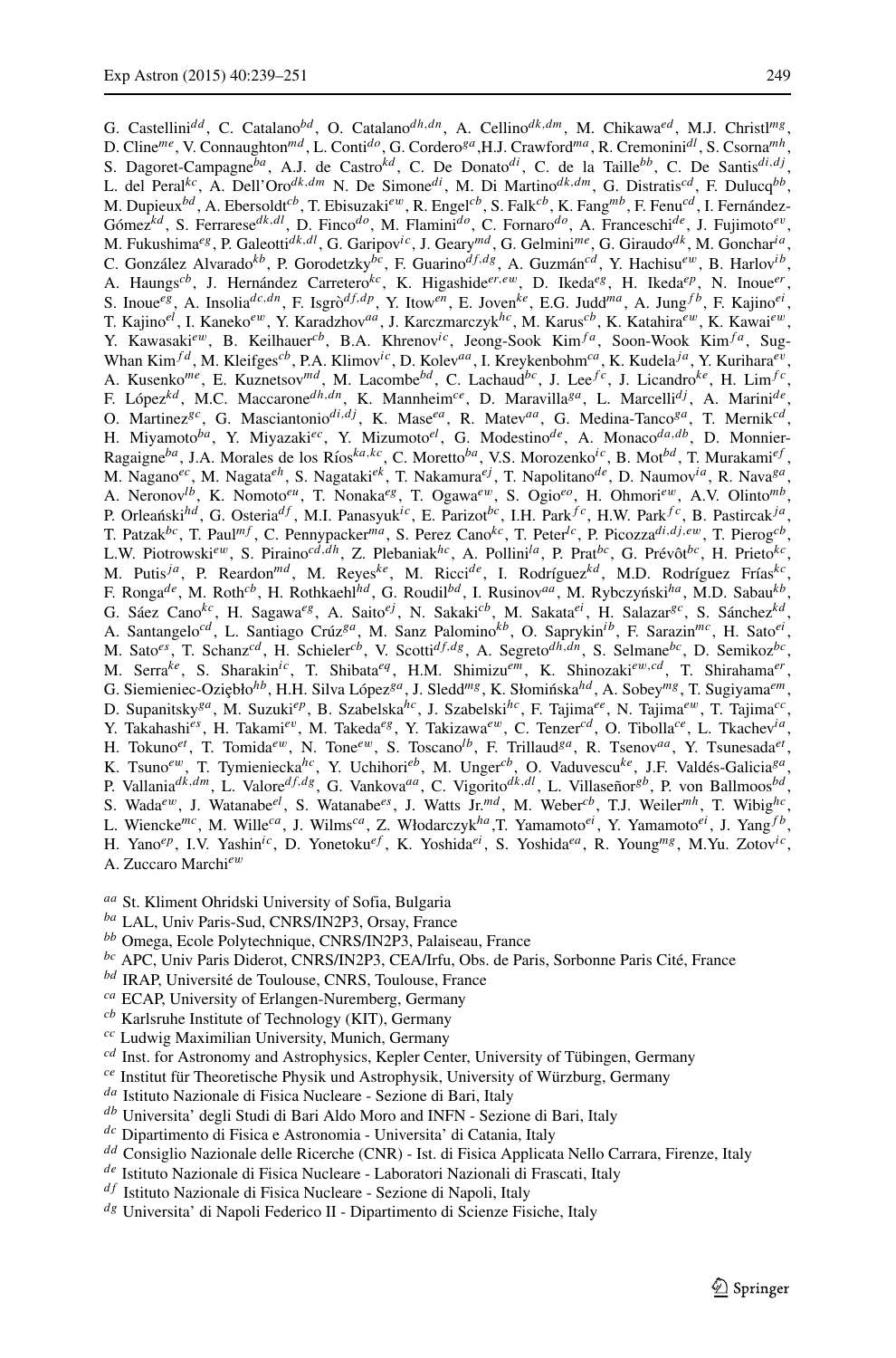- *dh* INAF Istituto di Astrofisica Spaziale e Fisica Cosmica di Palermo, Italy
- *di* Istituto Nazionale di Fisica Nucleare Sezione di Roma Tor Vergata, Italy
- *dj* Universita' di Roma Tor Vergata Dipartimento di Fisica, Roma, Italy
- *dk* Istituto Nazionale di Fisica Nucleare Sezione di Torino, Italy
- *dl* Dipartimento di Fisica, Universita' di Torino, Italy
- *dm* Osservatorio Astrofisico di Torino, Istituto Nazionale di Astrofisica, Italy
- *dn* Istituto Nazionale di Fisica Nucleare Sezione di Catania, Italy
- *do* UTIU, Dipartimento di Ingegneria, Rome, Italy
- *dp* DIETI, Universita' degli Studi di Napoli Federico II, Napoli, Italy
- *ea* Chiba University, Chiba, Japan
- *eb* National Institute of Radiological Sciences, Chiba, Japan
- *ec* Fukui University of Technology, Fukui, Japan
- *ed* Kinki University, Higashi-Osaka, Japan
- *ee* Hiroshima University, Hiroshima, Japan
- *ef* Kanazawa University, Kanazawa, Japan
- *eg* Institute for Cosmic Ray Research, University of Tokyo, Kashiwa, Japan
- *eh* Kobe University, Kobe, Japan
- *ei* Konan University, Kobe, Japan
- *ej* Kyoto University, Kyoto, Japan
- *ek* Yukawa Institute, Kyoto University, Kyoto, Japan
- *el* National Astronomical Observatory, Mitaka, Japan
- *em* Nagoya University, Nagoya, Japan
- *en* Solar-Terrestrial Environment Laboratory, Nagoya University, Nagoya, Japan
- *eo* Graduate School of Science, Osaka City University, Japan
- *ep* Institute of Space and Astronautical Science/JAXA, Sagamihara, Japan
- *eq* Aoyama Gakuin University, Sagamihara, Japan
- *er* Saitama University, Saitama, Japan
- *es* Hokkaido University, Sapporo, Japan
- *et* Interactive Research Center of Science, Tokyo Institute of Technology, Tokyo, Japan
- *eu* University of Tokyo, Tokyo, Japan
- *ev* High Energy Accelerator Research Organization (KEK), Tsukuba, Japan
- *ew* RIKEN, Wako, Japan
- *f a* Korea Astronomy and Space Science Institute (KASI), Daejeon, Republic of Korea
- *f b* Ewha Womans University, Seoul, Republic of Korea
- *f c* Sungkyunkwan University, Seoul, Republic of Korea
- *f d* Center for Galaxy Evolution Research, Yonsei University, Seoul, Republic of Korea
- <sup>ga</sup> Universidad Nacional Autónoma de México (UNAM), Mexico
- *gb* Universidad Michoacana de San Nicolas de Hidalgo (UMSNH), Morelia, Mexico
- <sup>gc</sup> Benemérita Universidad Autónoma de Puebla (BUAP), Mexico
- *ha* Jan Kochanowski University, Institute of Physics, Kielce, Poland
- *hb* Jagiellonian University, Astronomical Observatory, Krakow, Poland
- *hc* National Centre for Nuclear Research, Lodz, Poland
- *hd* Space Research Centre of the Polish Academy of Sciences (CBK), Warsaw, Poland
- *ia* Joint Institute for Nuclear Research, Dubna, Russia
- *ib* Central Research Institute of Machine Building, TsNIIMash, Korolev, Russia
- *ic* Skobeltsyn Institute of Nuclear Physics, Lomonosov Moscow State University, Russia
- <sup>*ja*</sup> Institute of Experimental Physics, Kosice, Slovakia
- <sup>ka</sup> Consejo Superior de Investigaciones Científicas (CSIC), Madrid, Spain
- *kb* Instituto Nacional de Técnica Aeroespacial (INTA), Madrid, Spain
- *kc* Universidad de Alcala (UAH), Madrid, Spain ´
- *kd* Universidad Carlos III de Madrid, Spain
- *ke* Instituto de Astrofísica de Canarias (IAC), Tenerife, Spain
- <sup>la</sup> Swiss Center for Electronics and Microtechnology (CSEM), Neuchâtel, Switzerland
- *lb* ISDC Data Centre for Astrophysics, Versoix, Switzerland
- *lc* Institute for Atmospheric and Climate Science, ETH Zürich, Switzerland
- *ma* Space Science Laboratory, University of California, Berkeley, USA
- *mb* University of Chicago, USA